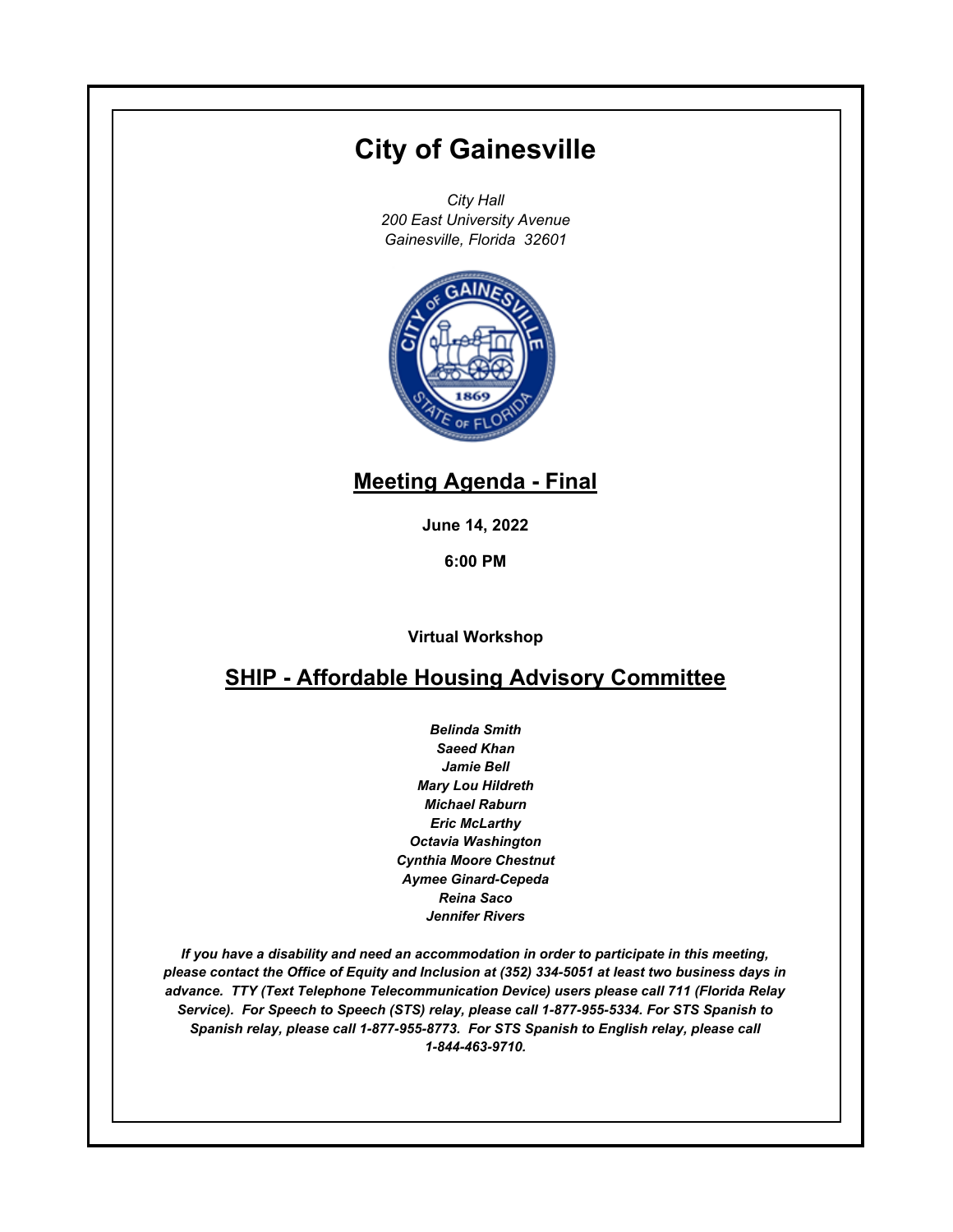#### **CALL TO ORDER**

**ROLL CALL**

#### **ADOPTION OF THE AGENDA**

#### **APPROVAL OF MINUTES**

#### **DISCUSSION OF PENDING REFERRALS**

### [211317.](http://gainesville.legistar.com/gateway.aspx?m=l&id=/matter.aspx?key=34099) **Discuss Potential Changes to the Current Incentives and Recommendations Report (B)**

*Explanation: Section 402.9072 of the Florida Statutes provides that qualifying local governments (Cities and Counties) can participate in the State Housing Initiatives Partnership (SHIP) Program and receive SHIP Program funds for affordable housing activities. Those activities include Down Payment Assistance, Homeowner Repair, Home Replacement, Mortgage Foreclosure Intervention, Home Buyer Training, Homeownership Training, and others. Over the last five complete fiscal years (FY2016/17 to FY2020/21), the City has received approximately \$3,000,000 in SHIP Funds.*

> *To be eligible for SHIP Program Funds, the State requires local governments to take several steps, including appointing an Affordable Housing Advisory Committee (AHAC). The attached Section 420.9076(4) of the Florida Statutes requires the AHAC to produce an annual Incentives and Recommendations Report (IRR) which reviews all local government plans, policies, procedures, rules, and regulations which impact affordable housing. The statute specifically requires the AHAC to review 11 listed types of incentives and regulations, plus any other affordable housing incentives identified by the committee.*

*Prior to 2020, the AHACs were required to produce an IRR every three years. In 2020, the Legislature changed the Stature to require the AHACs to produce an IRR every year. The City's current IRR was adopted by the AHAC on October 12, 2021. A copy of that document is attached as backup to this agenda item.*

*The AHAC has developed a consensus regarding recommendations for most of the incentives and regulations required to be considered. As such, future discussions will focus on strategies where the AHAC may consider revising its recommendation. Those strategies are Expedited Reviews, Flexible Density, and Other Incentives/Initiatives (i.e., ones not mentioned in the Legislation).*